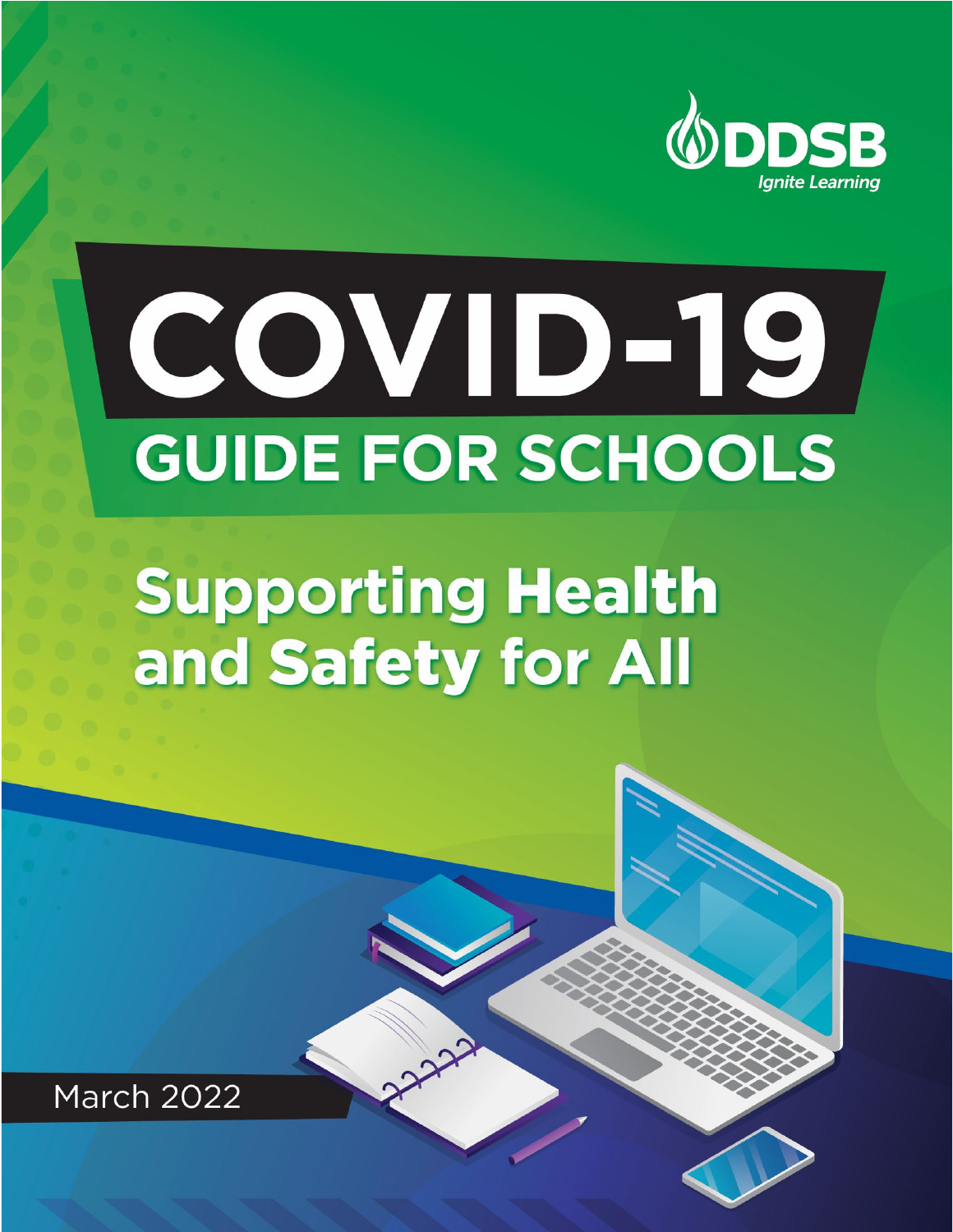# **Principles Used to Develop the Guide:**

- That the plan addresses all aspects of the Board's operations and prioritizes physical safety along with the mental health, well-being, and emotional safety of students and staff.
- That Human Rights Code-related needs and equitable approaches and outcomes will be considered in all aspects of school operations, decision making and implementation, to ensure responsiveness to and respectfulness of individual identities, strengths, needs, experiences and circumstances.
- Accommodating staff and students' disability/medical and other Human Rights Coderelated needs are entrenched in our work.
- That we are committed to fostering an inclusive environment that respects the diverse identities of our school communities and values their input.
- Ongoing communication and engagement with students, families, staff, union/federation partners, Trustees and community members are prioritized.
- That in order to meet the needs of rapidly changing contexts, the plan is easily adaptable and able to quickly address changing conditions.
- The plan was informed by recommendations in the reports from partner associations and the medical community about school reopening.
- The measures outlined in the plan have been carefully reviewed and supported by the Durham Region Health Department.
- Student learning for 2021-22 will be available in different forms to meet the needs of students within the context of a pandemic.

**This version of the COVID-19 Guide for Schools reflects the updates from the March 9, 2022 announcement by the Government of Ontario.**

*Note: The links contained in this guide are meant for internal use to support the safe and effective operation of schools and may not be publicly accessible.*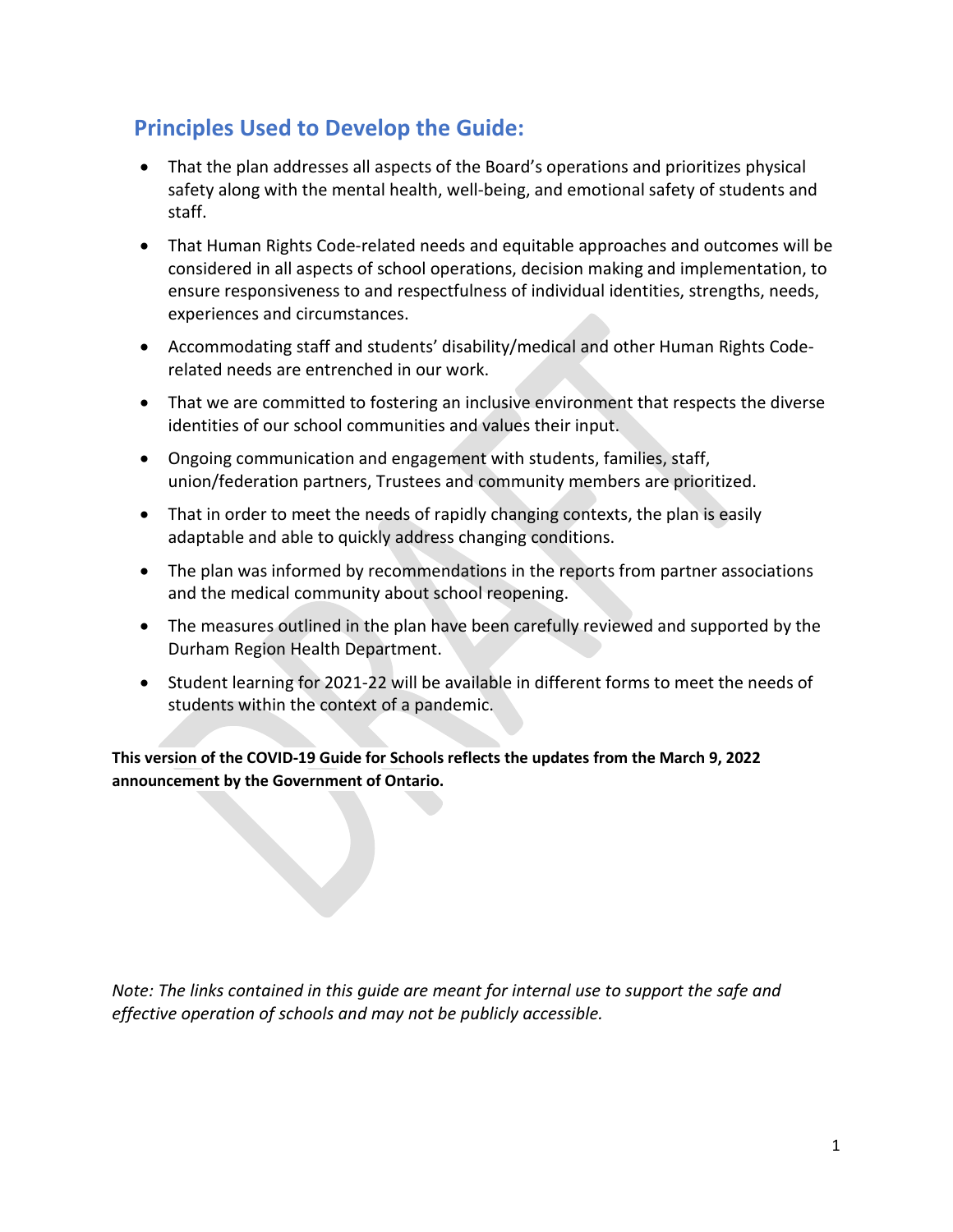# Contents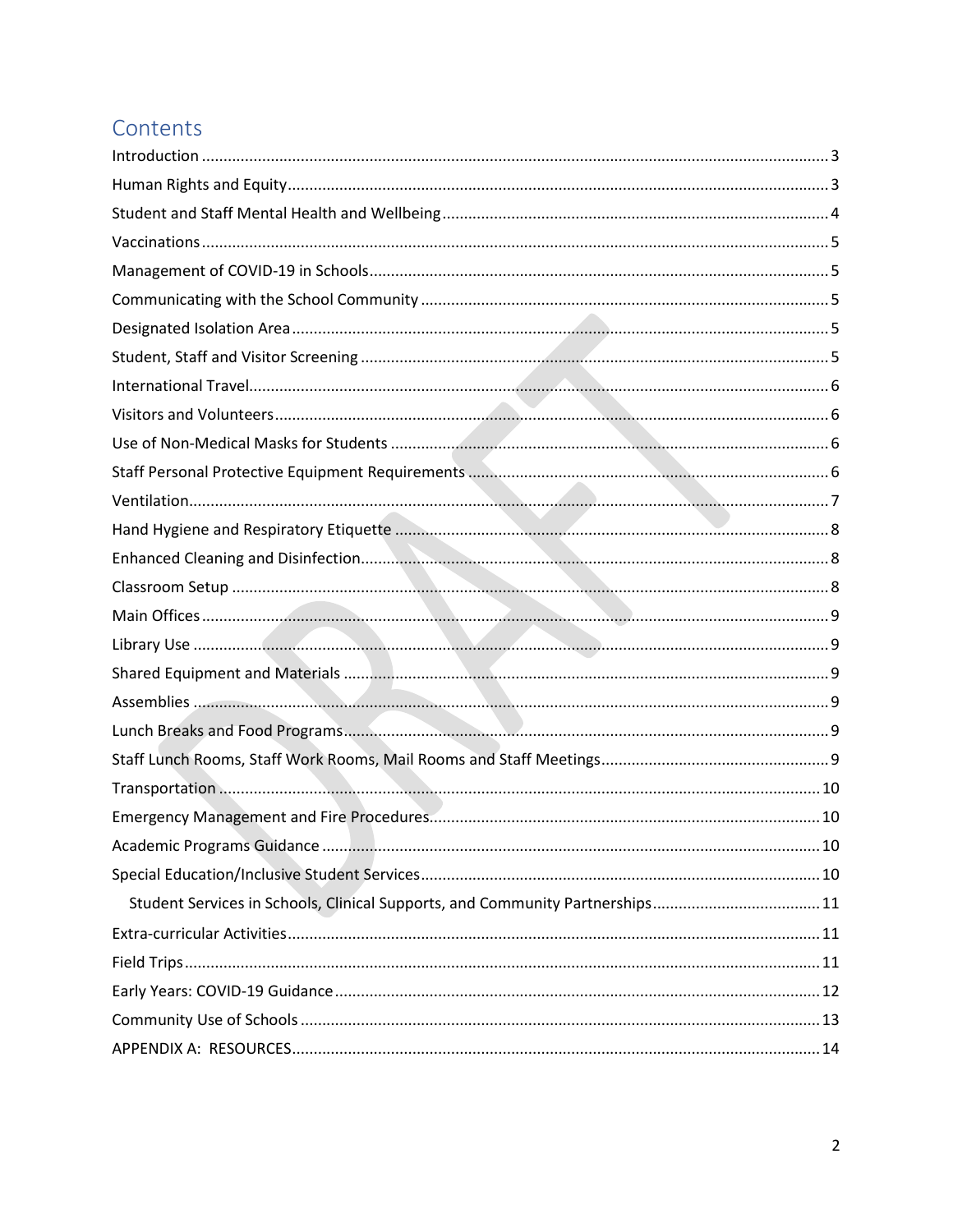# <span id="page-3-0"></span>Introduction

The priority of the Durham District School Board (DDSB) is always the safety, well-being and human rights of our students and staff. The aim of this COVID-19 guide for schools is to support health and safety for all who enter our facilities.

Thoughtful planning from a cross-section of DDSB staff and input from students and families has gone into developing this guidance. Many daily operations and methods of delivering education are similar to the 2020-21 school year, and most will require a continuous re-evaluation as the situation continues to unfold.

In addition, we will continue to consider Human Rights Code-related needs and equitable approaches and outcomes in all aspects of school planning, decision making and implementation to be responsive to and respectful of students' and employees' individual identities, needs, experiences and circumstances.

We are closely monitoring the evolution of the COVID-19 pandemic and are working collaboratively with the Durham Region Health Department to implement lessons learned through the 2020-21 school year, to better anticipate and respond to challenges, and to adjust as information changes.

All parties including staff, parents/guardians and students must work together and be vigilant about following the public health and safety protocols in this document to ensure that we continue to stay safe. This includes getting vaccinated if you are eligible as it will not only benefit you but those around you.

Everyone has a shared responsibility to keep each other safe and we will continue to encourage this through COVID-19 awareness materials in schools and online. We will also continue to focus on the mental health and well-being of all members of the DDSB community with a renewed emphasis on strategies to support students and staff. Thank you for your attention and commitment to this goal and we look forward to having a safe and successful school year.

# <span id="page-3-1"></span>Human Rights and Equity

The DDSB is committed to providing learning environments, services and workplaces that are welcoming, respectful, safe, inclusive, equitable, accessible and free from discrimination and harassment. We will prioritize Human Rights Code-related needs, and equitable approaches and outcomes, in all aspects of reopening planning, decision-making and implementation. This includes:

- Prioritizing, promoting and supporting human rights, equity and inclusion when applying all sections of this guide.
- Considering diverse student, employee and community voices and perspectives to inform planning, decision making and implementation.
- Using flexible approaches and providing supports and resources that are responsive to and respectful of individual identities, needs and circumstances.
- Accommodating new, existing or changing human rights related needs, to the point of undue hardship on the Board.
- Identifying, preventing and addressing human rights related barriers.
- Taking appropriate action to address discriminatory behaviour, including and not limited to discrimination against individuals or groups because of biases, assumptions or stereotypes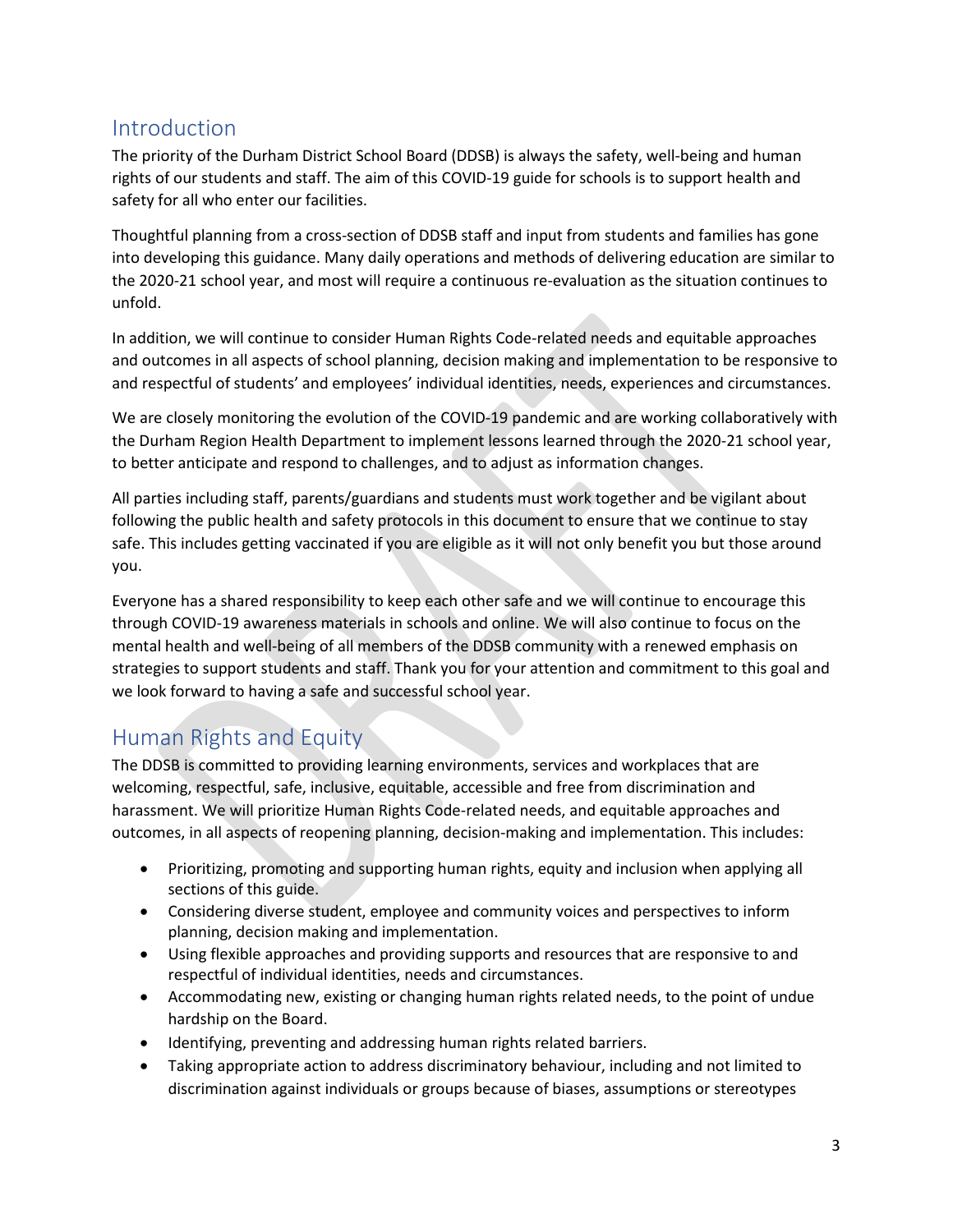against anyone who has (or who is believed to have) tested positive for Covid-19, is selfisolating, awaiting test results, and/or is unable to wear a mask.

• Supporting inclusive, equitable and culturally relevant and responsive learning and providing differentiated approaches and supports to address students' needs.

#### <span id="page-4-0"></span>Student and Staff Mental Health and Wellbeing

Our primary consideration is the physical safety, mental health, well-being and human rights of all members of the DDSB community. Planning for a mentally healthy return to school includes consideration of circumstances which may have varied for students, families and staff. Students and staff will be approaching the transition from a range of vantage points, needs and experiences.

The foundation of a mentally healthy return to school is grounded in relationships. A focus on developing caring and attuned relationships is key to the success of students, families and staff. As we re-engage in learning this September, focusing on the foundations of mentally healthy classrooms and leveraging the power of connection provides an opportunity to support both the student and the educator relationships and well-being, while deepening our partnerships with families, and broadening our understanding of what leads to engaged learning, what contributes to academic success, and a more inclusive and equitable learning environment.

Educators will be provided with resources that support the implementation of everyday strategies that foster strong, positive and inclusive classroom practises, and will in turn lead to mentally healthy classrooms. *[The Foundations of a Mentally Health Classroom: The First 20 Days \(and Beyond\) of Creating](https://drive.google.com/file/d/1A3B_kYSbFJfBKW3qqR4C3CIg0jJLWnrm/view?usp=sharing)  Connection [and Well-Being Guide](https://drive.google.com/file/d/1A3B_kYSbFJfBKW3qqR4C3CIg0jJLWnrm/view?usp=sharing)* [w](https://drive.google.com/file/d/1mh2IZcEWTjigKg4Poa9dMrEI_AwU5gbv/view)ill provide Educators with the opportunity to establish the conditions for a classroom culture of trusting, respectful and safe relationships, where purposeful moments of connection become the vital ingredients for enhancing a young person's mental health and creating the optimal conditions for learning and development. This guide has been revised for the start of the 2021-2022 school year. It is vitally important that the strategies within the guide are implemented centring the lived experience and identity of our students. The revisions to the guide include considerations for the impact of systemic racism and the impact to student's everyday social interactions in the creation of mentally healthy classrooms.

A helpful framework to consider when planning for a mentally healthy return to school is to "Think in Tiers". Using a tiered approach to achieve a mentally healthy return to school ensures that planning occurs for students, families and staff across a continuum of needs.

- **For ALL -** Universal Supports (Tier 1) all students and staff will need a chance to debrief, to build relationships, to feel a sense of belonging, and to re-engage with school life. General school guidelines to support transitions back to school for all will be developed.
- **For SOME -** Additional Supports for those more impacted by COVID-19, racism, systemic discrimination and oppression and world events (Tier 2) - Some students, families and staff will need extra support to re-establish school relationships. These students and staff may need access to additional mental health supports via Inclusive Student Services (Psychological Services, Social Work) and EFAP, respectively.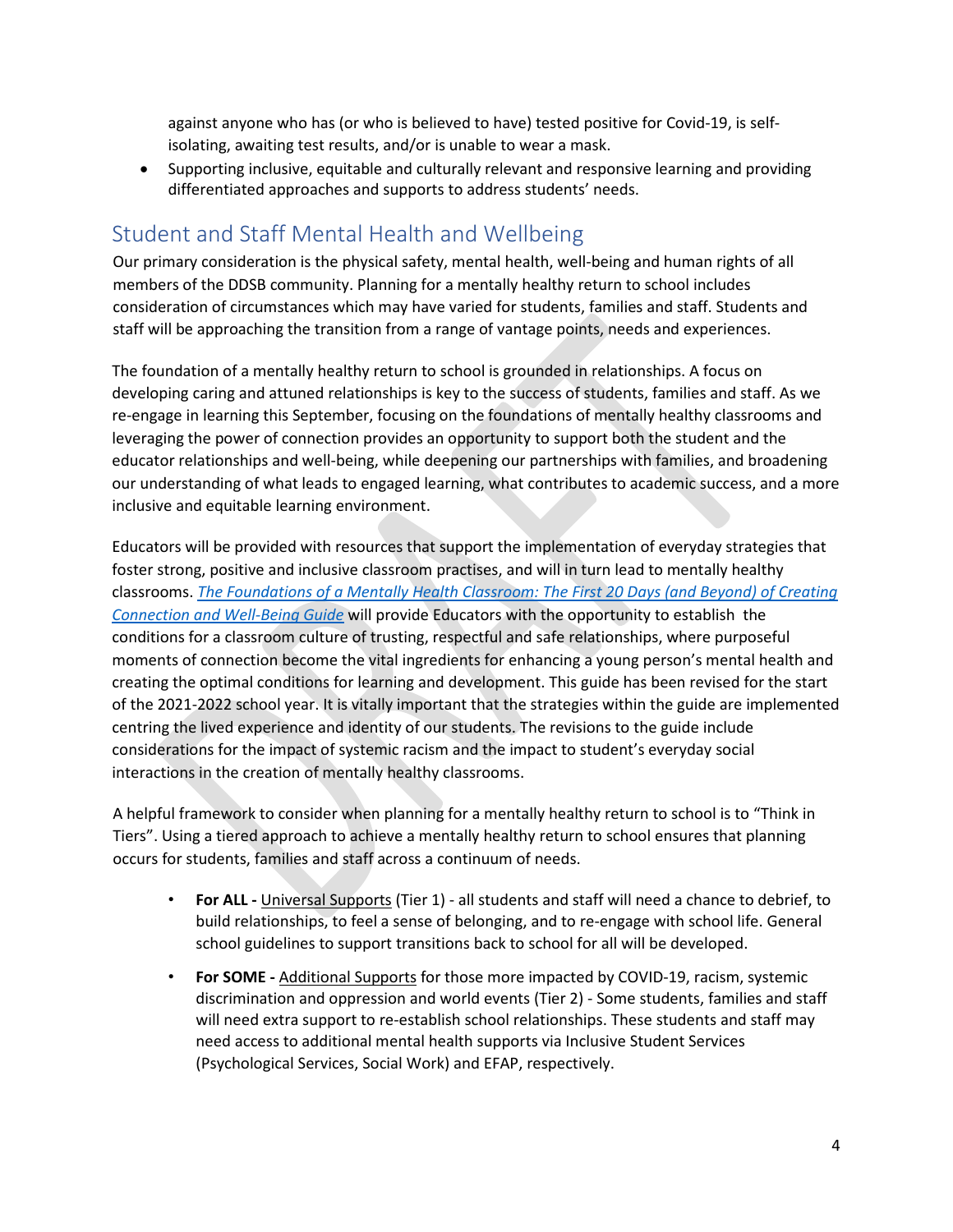• **For FEW -** Specialized Supports for those with significant needs and who have been the most vulnerable or affected by the COVID-19 crisis, racism, systemic discrimination and oppression and world events (Tier 3) – Services pathways will need to be available for those requiring more intensive mental health support during the transition back to school. For more information on the pathways available for students, consultation can occur with Social Work or Psychological Services Staff. For more information regarding the pathways available to staff, contact with HR and/or the EFAP provider will be required.

# <span id="page-5-0"></span>Vaccinations

Vaccinations are an important tool to help stop the spread of COVID-19, and in allowing students, staff and families to safely resume normal activities. Vaccinations for all eligible youth and adults will further reduce the risk to everyone within the school community. The DDSB will continue to work closely with our Public Health partners to support COVID-19 vaccination for those eligible.

# <span id="page-5-1"></span>Management of COVID-19 in Schools

Changes to provincial criteria for COVID testing and contact tracing mean that we will not always have information about possible COVID cases in schools and that classes/cohorts will no longer be dismissed by public health. Based on new public health guidance, contacts only exposed at school or childcare are **not** considered high risk contacts and are not required to isolate. Therefore, staff and/or students do not need to self-isolate and can continue to attend school if they do not have any symptoms.

#### <span id="page-5-2"></span>Communicating with the School Community

Parents, students and staff will continue to be notified of self-reported confirmed cases within the school setting.

A [COVID-19 Advisory](https://www.ddsb.ca/en/our-schools/covid-advisory.aspx) section will continue to be posted on the DDSB website and will provide a status update on self-reported confirmed cases involving a staff member or student in a school setting. The COVID-19 advisory section will also include absenteeism due to illness data any notices of classroom, cohort or school closure.

# <span id="page-5-3"></span>Designated Isolation Area

Each school will continue to have a dedicated space that will serve as a location to manage individuals that may become ill while attending school or work. The isolation area will be equipped with a PPE Kit as well as instructions (schools will post these instructions with the PPE Kit, and in the dedicated isolation area). Arrangements will be made for pick up of the ill individual and the designated isolation area will be cleaned once pick up has occurred.

[PPE Kit and Isolation Room Instructions](https://spark.ddsb.ca/en/administrative-and-school-services/resources/Documents/HealthandSafety/COVID-Resources/Covid-kit-SOP-updated.pdf)

#### <span id="page-5-4"></span>Student, Staff and Visitor Screening

All staff, students and visitors must continue to screen daily prior to coming to school/childcare/work on DDSB property. Parents/guardians/students/visitors will continue to use th[e Ontario School Screening](https://covid-19.ontario.ca/school-screening/)  [Tool a](https://covid-19.ontario.ca/school-screening/)nd follow the directions provided on the screening tool.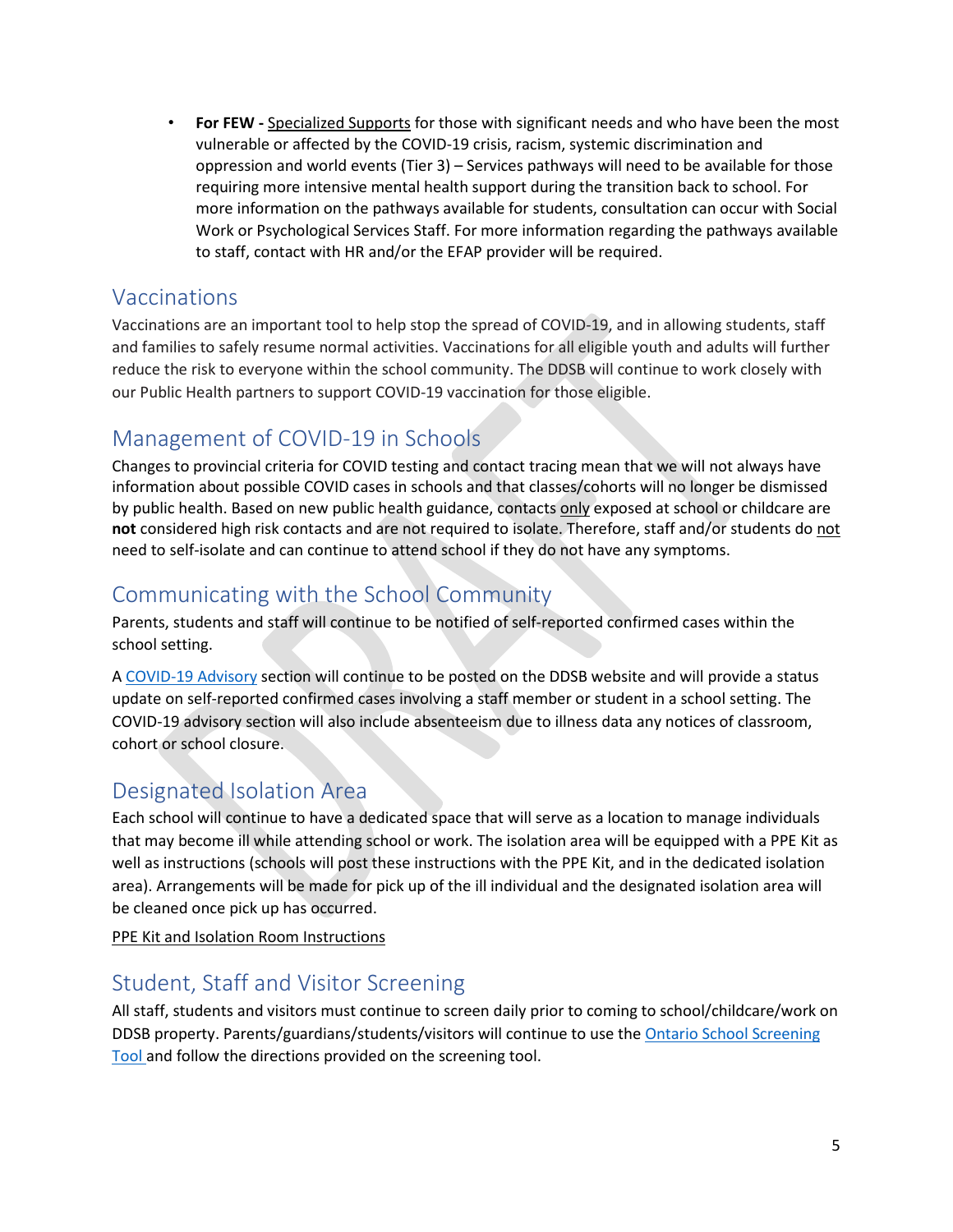# <span id="page-6-0"></span>International Travel

The federal government has provided return to school requirements for unvaccinated students who are returning from international travel. School staff and students are required to follow these requirements upon returning from international travel.

[International Travel -](https://www.canada.ca/en/public-health/services/diseases/2019-novel-coronavirus-infection/awareness-resources/unvaccinated-children-under-12-without-symptoms-travelling-fully-vaccinated-parents-guardians.html) Return to School

#### <span id="page-6-1"></span>Visitors and Volunteers

The previous limitation on visitors and volunteers within the school has been lifted. In-person meetings with school staff will be permitted. Spectators for sporting events are also permitted.

The SCC meetings will be conducted in a hybrid format (virtually and in-person).

#### <span id="page-6-2"></span>Use of Non-Medical Masks for Students

The masking requirement for students while at school or on school buses has been lifted.

Although this requirement has been removed in schools, Ontario's Chief Medical Officer of Health has indicated it is still encouraged to wear a mask in public settings. Schools will be a mask-friendly environment and students, visitors, families, and staff are welcome to continue to wear masks while at school and/or on the bus. **Masks will continue to be made available for students who choose to wear them.**

Currently, there are certain circumstances where the Ministry of Health requires masking while attending school (*[Ministry of Health: COVID-19 Integrated Testing and Case, Contact and](https://www.health.gov.on.ca/en/pro/programs/publichealth/coronavirus/docs/contact_mngmt/management_cases_contacts_omicron.pdf)  [Outbreak Management Interim Guidance](https://www.health.gov.on.ca/en/pro/programs/publichealth/coronavirus/docs/contact_mngmt/management_cases_contacts_omicron.pdf)*).

For example:

- if returning to school after a 5-day isolation period (COVID positive result), masks are required to be worn for days 6-10.
- asymptomatic household contacts that pass the screening and can attend school or work are required to wear a mask for 10 days after last exposure to the COVID positive household member.

In addition, under current Federal travel requirements, masks must be worn in all public spaces (including schools) for 14 days upon return from international travel.

#### **The Ontario School Screening Tool outlines these instructions when a mask is required to be worn.**

How to Wear [a Mask Poster -](https://spark.ddsb.ca/en/administrative-and-school-services/resources/Documents/HealthandSafety/COVID-Resources/Signage/How-to-wear-a-mask-8.5x11.pdf) Students

[Wearing your Mask 101](https://spark.ddsb.ca/en/administrative-and-school-services/resources/Documents/HealthandSafety/COVID-Resources/Signage/Wearing-a-Mask-101-Poster-11x17.pdf)

#### <span id="page-6-3"></span>Staff Personal Protective Equipment Requirements

The requirement for staff to wear personal protective equipment (mask, eye protection) has been lifted. PPE will be provided to staff if they choose to continue to wear it and will remain available through an eBase work order.

Currently, there are certain circumstances where the Ministry of Health requires masking while attending school (*[Ministry of Health: COVID-19 Integrated Testing and Case, Contact and Outbreak](https://www.health.gov.on.ca/en/pro/programs/publichealth/coronavirus/docs/contact_mngmt/management_cases_contacts_omicron.pdf)  [Management Interim Guidance](https://www.health.gov.on.ca/en/pro/programs/publichealth/coronavirus/docs/contact_mngmt/management_cases_contacts_omicron.pdf)*).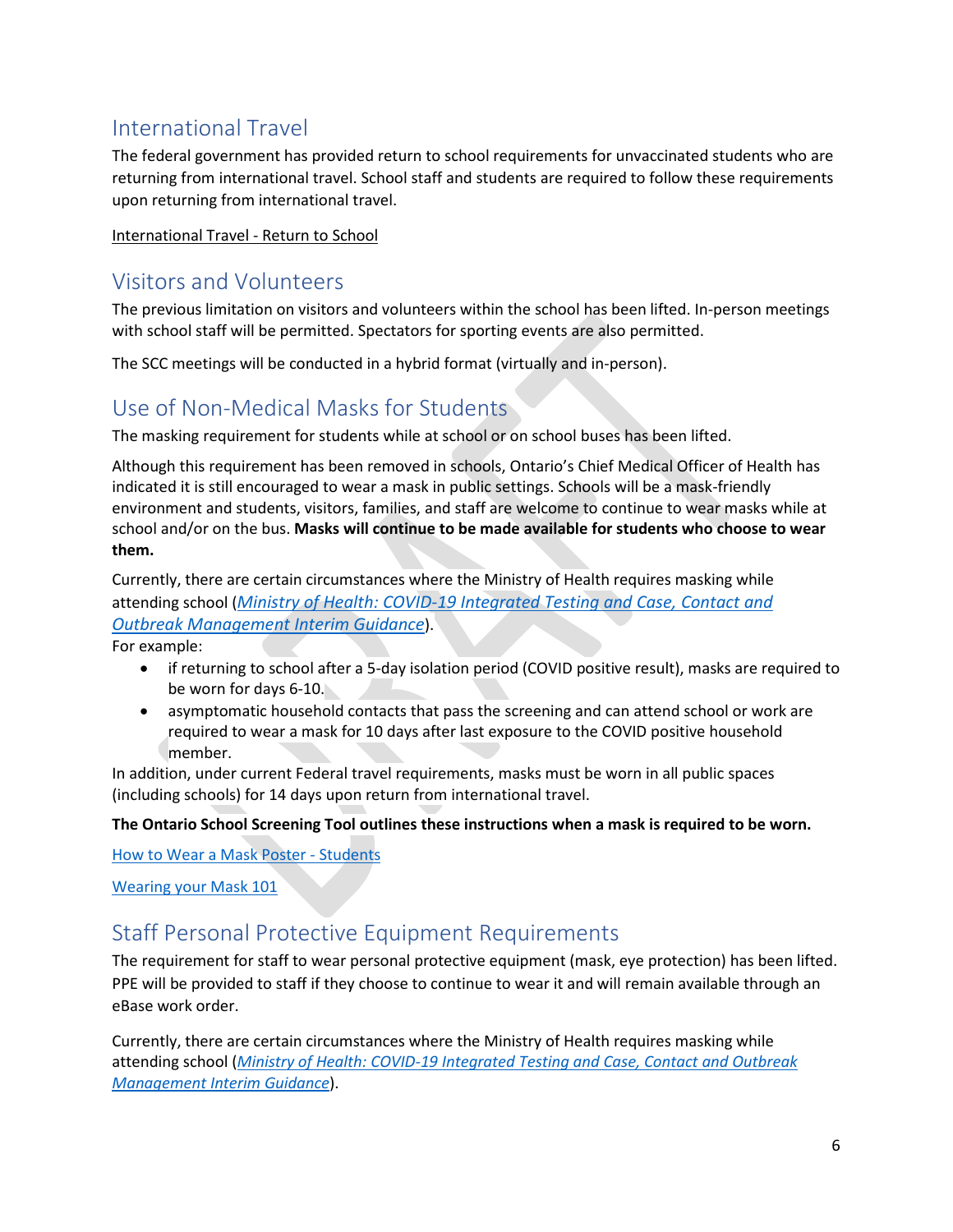For example:

- if returning to school after a 5-day isolation period (COVID positive result), masks are required to be worn for days 6-10.
- asymptomatic household contacts that pass the screening and can attend school or work are required to wear a mask for 10 days after last exposure to the COVID positive household member.

In addition, under current Federal travel requirements, masks must be worn in all public spaces (including schools) for 14 days upon return from international travel.

#### **The Ontario School Screening Tool outlines these instructions when a mask is required to be worn.**

COVID Related - Masking requirements remain in place for Regulated Health Professionals (Psychological Services and Speech Language Pathologists) through to April 27<sup>th</sup>, 2022 when providing direct, regulated services.

Staff PPE specific to the needs of individual students will continue to be delineated in student safety plans.

Staff can refer to the [DDSB Personal Protective Equipment \(PPE\) Resource](https://spark.ddsb.ca/en/administrative-and-school-services/resources/Documents/HealthandSafety/COVID-Resources/DDSB-Covid-PPE-Resource-2021.pdf) for more information including the care and use of PPE.

# <span id="page-7-0"></span>Ventilation

Ventilation upgrades have been an ongoing priority at DDSB. Over the last five years, there have been 181 projects related to ventilation in schools across the District with an investment of more than \$30 million. Projects completed range from energy controls, partial ventilation upgrades in older sections of schools, ventilation duct work upgrades through to complete new systems. These projects take place based on need to help ensure that we continue to have high functioning and efficient ventilation systems.

Since the start of the pandemic, in order to support improved ventilation and air quality within schools, DDSB has implemented a number of measures to enhance air quality within all schools:

- There has been an increase in the minimum ventilation rate on all HVAC systems, including a full air exchange post and pre-occupied times.
- DDSB has invested in upgraded filters from MERV 7 to MERV 13 for all ventilation systems.
- Systems have been recalibrated to optimize air flow within each building.
- Ventilation checks have been completed on all systems.
- The DDSB initially purchased 1,870 portable HEPA air filtration units, which have been installed, and as funding became available, ordered and received an additional 150 in January 2022 and 180 in February 2022. These units will enhance ventilation and will be installed in various schools across the district. Furthermore, as of February 2022 we have received an additional 75 units supplied by the Ministry of Education on top of the 311 units they have provided already.
- Duct cleaning is being completed at schools to boost overall ventilation system efficiency.
- There is the continued recommissioning of all pneumatic controls and existing HVAC systems to maintain optimal performance.
- Building automation systems are monitored daily for any HVAC related issues.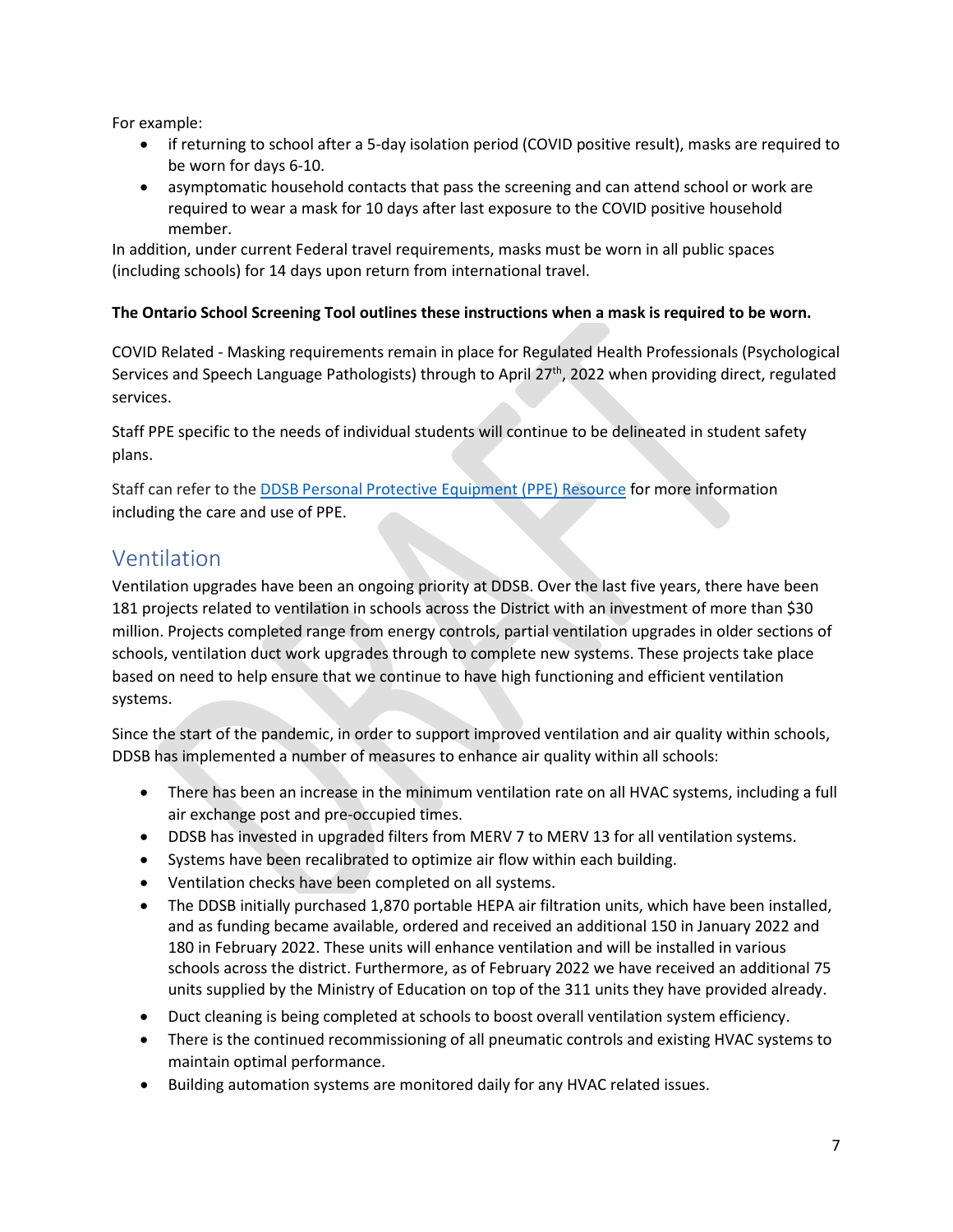The DDSB will continue to undertake ventilation enhancements and upgrades in order to ensure that ventilation continues to be at a high level in all schools. Our priority is to ensure a safe learning and working environment for all students, staff and visitors at our school – and we recognize that ventilation is an important part of that.

<span id="page-8-0"></span>For school specific ventilation information, please refer to the [DDSB Ventilation Measures Report.](https://www.ddsb.ca/Modules/News/index.aspx?newsId=1aa81060-2afc-46a1-aed9-fcaa460a967b&feedId=9af71d9c-32c0-44a2-b019-e3a0eb84ffd2,23903367-d258-477e-b1e0-66c8a9299356)

# Hand Hygiene and Respiratory Etiquette

- Hand hygiene supplies will be available in all classrooms and offices, and restocking will occur as required on a regular basis using the work order system.
- Hand sanitizer will be placed at the entrance to each school and in classrooms.
- Soap and paper towels will be provided in every classroom with a hand washing sink.
- If hand sanitizer is used on children, they must be supervised. Safe placement of the hand sanitizer to avoid consumption is important, especially with young children.
- A schedule to regularly clean hands will be incorporated into the daily routine.
- If hands are visibly soiled, soap and water must be used.
- Students will continue to be educated on proper cough and sneeze etiquette and to avoid touching eyes, nose and mouth with unwashed hands.
- School will post hand hygiene and respiratory etiquette signage throughout the school building.

[Hand Sanitizing Station Poster](https://spark.ddsb.ca/en/administrative-and-school-services/resources/Documents/HealthandSafety/COVID-Resources/Signage/Hand-Sanitizer-Station.pdf) [How to Wash Hands Poster](https://spark.ddsb.ca/en/administrative-and-school-services/resources/Documents/HealthandSafety/COVID-Resources/Signage/Hand-Washing-8.5x11.pdf) [How to Sanitize Hands Poster](https://spark.ddsb.ca/en/administrative-and-school-services/resources/Documents/HealthandSafety/COVID-Resources/Signage/Hand-Sanitizing-8.5x11.pdf) [Cover your Cough Poster](https://spark.ddsb.ca/en/administrative-and-school-services/resources/Documents/HealthandSafety/Bulletin-Board/coverCoughCommunity.pdf)

# <span id="page-8-1"></span>Enhanced Cleaning and Disinfection

- Enhanced cleaning and disinfection protocols meet the current public health requirements and will continue. See th[e DDSB Facilities Services Cleaning and Disinfection Protocols](https://spark.ddsb.ca/en/administrative-and-school-services/resources/Documents/HealthandSafety/COVID-Resources/FS-Cleaning-and-Disinfection-Protocols_COVID-August-27_2021.pdf) for further details.
- High touch point areas will be cleaned and disinfected at least twice a day throughout the building. Cleaning and disinfecting of counters, tables, desktops and touch points on chairs will take place routinely throughout the day using the board's approved disinfectant.
- Only Board approved cleaning product can be used. Staff are reminded of the importance of not bringing in their own cleaning materials.
- Custodial staff can provide Board approved cleaning materials to staff for classroom use if requested.

Soft surfaces that cannot be easily cleaned and disinfected will remain out of the classroom (e.g., area rugs, plush/absorbent items)

# <span id="page-8-2"></span>Classroom Setup

- Classroom furniture/students' desks can be arranged to support group work activities.
- Soft surfaces that cannot be easily cleaned and disinfected will remain out of the classroom (e.g., area rugs, plush/absorbent items).
- Every effort will be made to keep classrooms clutter free in order to facilitate enhanced cleaning.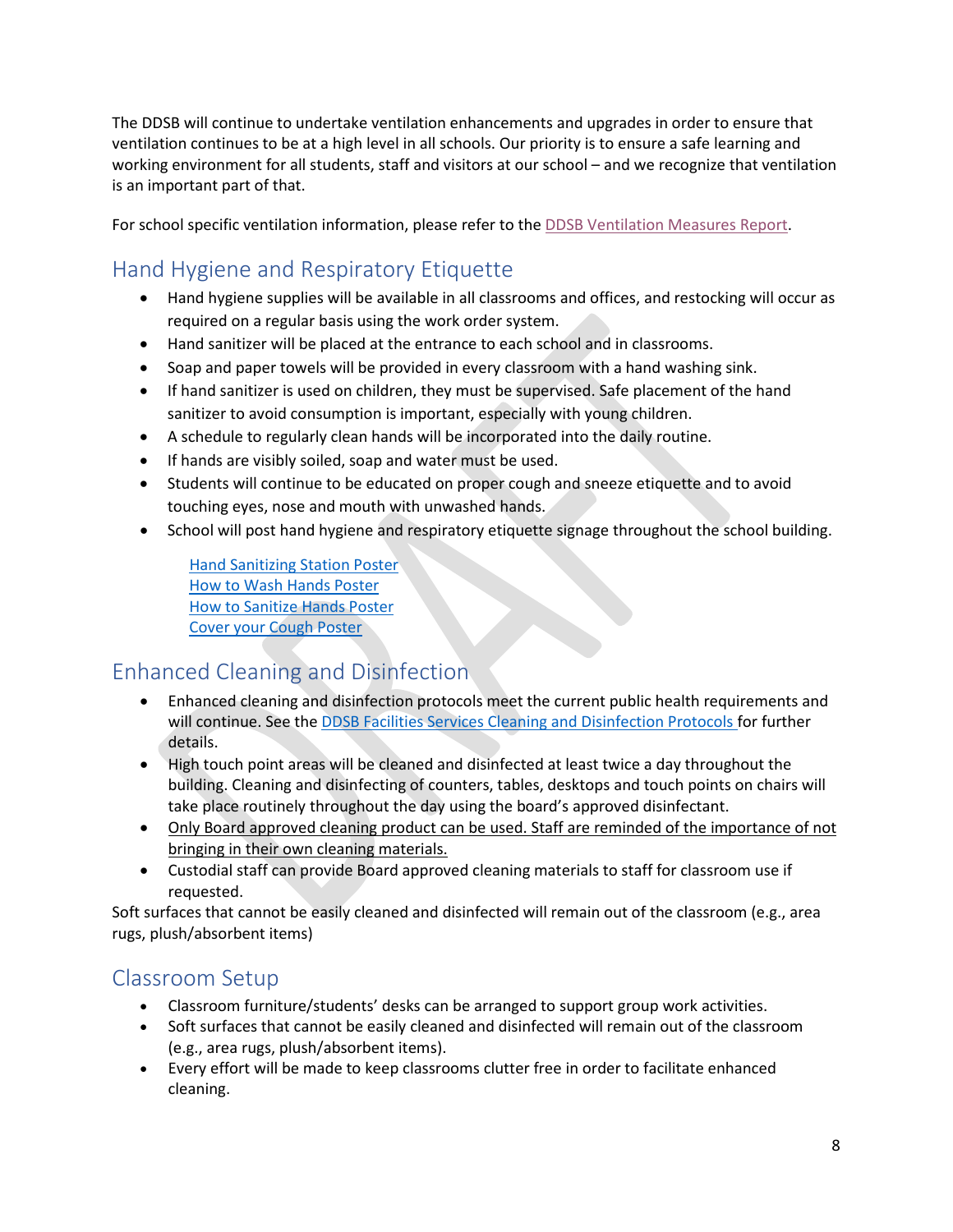• Educators should avoid bringing in materials from home, unless the learning is dependent upon those materials.

#### <span id="page-9-0"></span>Main Offices

- Sign in sheets for occasional staff and the visitor log can be placed on a surface that is at a distance from the office staff.
- Hand sanitizer will be available in the main office.
- Secondary students will now report to the main office to obtain a late slip. The classroom teacher is not required to record the late entry.
- Elementary and secondary students needing to obtain a late slip will receive one through the use of a late slip printer that can be placed at a distance from the office staff.

# <span id="page-9-1"></span>Library Use

Libraries at elementary and secondary schools can be utilized at full capacity without physical distancing measures. Hand sanitizer will be available at the entrance/exit and on the circulation desk.

# <span id="page-9-2"></span>Shared Equipment and Materials

- Regular hand hygiene will need to be incorporated into the activity.
- Technology devices can be cleaned with 70% isopropyl alcohol or by using the Board approved disinfectant sprayed on a microfibre cloth and wiped. Do not spray directly on technology devices or saturate the devices, as that will potentially damage them.
- Staff in schools are permitted to handle/process cash with a focus on hand hygiene before and after, along with cleaning/disinfecting surfaces after completing the activity (i.e., wiping the desk/table with spray disinfectant and paper towels).

#### <span id="page-9-3"></span>Assemblies

In-person assemblies are now permitted to take place but may also take place virtually at the discretion of school staff.

# <span id="page-9-4"></span>Lunch Breaks and Food Programs

- Secondary cafeterias will be open for use and students will be free to leave school during the lunch hour. Cafeterias can operate at full capacity.
- Elementary students remaining at school for the lunch hour will be supervised by lunchroom supervisors or school staff.
- Staff and students will be encouraged to perform proper hand hygiene before and after eating.
- Breakfast programs/nutrition programs/third party food events (e.g., SCC fundraisers) are permitted to operate.
- All food program volunteers must have a 'Food Handler Certification'.
- Water bottle refill stations will be available however drinking fountains will continue to be off limits. Students are encouraged to bring their own water bottle.

#### <span id="page-9-5"></span>Staff Lunch Rooms, Staff Work Rooms, Mail Rooms and Staff Meetings

Capacity limits on staff rooms, work rooms and mail rooms have been lifted.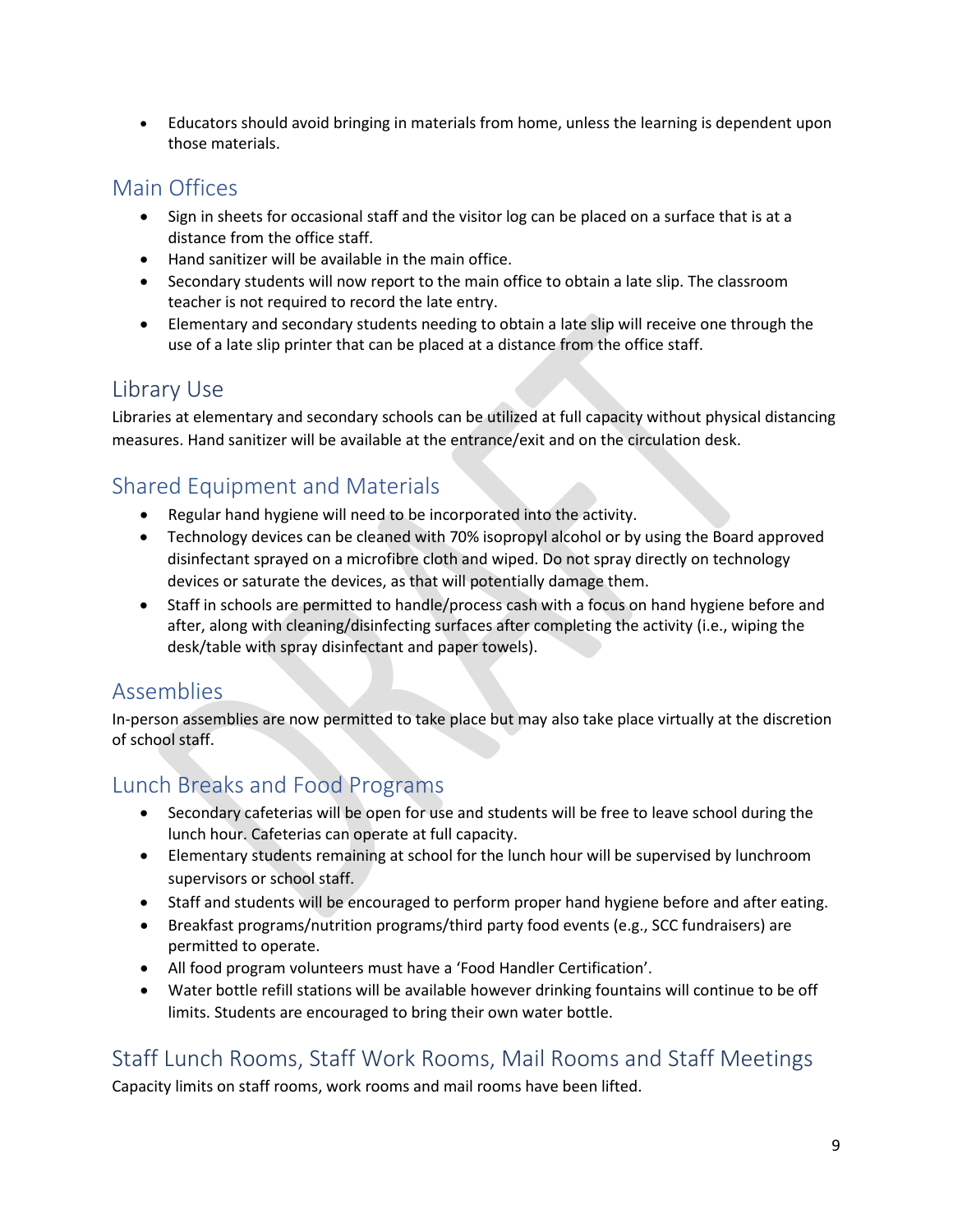In-person staff meetings are now permitted to take place but may also take place virtually at the discretion of school staff.

#### <span id="page-10-0"></span>Transportation

The DDSB continues to work with Durham Student Transportation Services (DSTS) and the Durham Catholic District School Board (DCDSB) to develop a unified transportation plan with an increased emphasis of staff and student safety. The following protocols will be required.

Seating and Capacity:

- Elementary capacity Regular capacity, up to 3 per seat to Grade 6, and up to 2 per seat for Grade 7 and 8.
- Secondary capacity Regular capacity, up to 2 per seat.

Health and Safety:

- Daily self-screening is required for all bus drivers before work.
- The requirement for bus drivers to wear personal protective equipment (mask, eye protection) has been lifted. PPE will be provided to drivers if they choose to continue to wear it. The use of nonmedical masks for all students (K-12) riding the bus will be optional.
- Bus operators will clean their buses twice per day, focussing on the high touch point areas.

# <span id="page-10-1"></span>Emergency Management and Fire Procedures

Emergency Drills:

- Schools will continue to be required to meet the regulatory standard for frequency of conducting emergency drills including lockdown (minimum one per school year), hold and secure (minimum once per school year) and shelter in place/bomb threat evacuation (minimum once per school year).
- Schools should notify local emergency services in advance of scheduled drills.

#### Medical Emergency/First Aid Response:

Wear appropriate personal protective equipment when attending to a situation that requires first aid. Additional masks, gloves, disposable gown and eye protection should be placed with all first aid kits. At a minimum, gloves a mask and face shield will be worn when performing first aid. If there is a potential for exposure to blood or bodily fluid, a disposable gown will also be worn.

- Follow Public Health Guidelines around hand hygiene following any first aid interaction.
- Dispose of any waste in a safe fashion.

#### <span id="page-10-2"></span>Academic Programs Guidance

The [Academic Programs Guide](https://spark.ddsb.ca/en/administrative-and-school-services/resources/Documents/Secure-Administrator-Memos/System-Communications/2021-2022/September-9-2021-DDSB-Re-Opening-Schools-Guiding-Principles-002.pdf) provides subject related curriculum delivery and includes provincial best practices that have been established to mitigate the risks associated with COVID-19.

The DDSB will continue to work with provincial associations for additional guidance on the delivery of subject specific curriculum.

#### <span id="page-10-3"></span>Special Education/Inclusive Student Services

The Inclusive Student Services team supports school teams in the provision of programs and services including consideration for the continuing aspects of COVID-19 that may impact the safety of staff and students.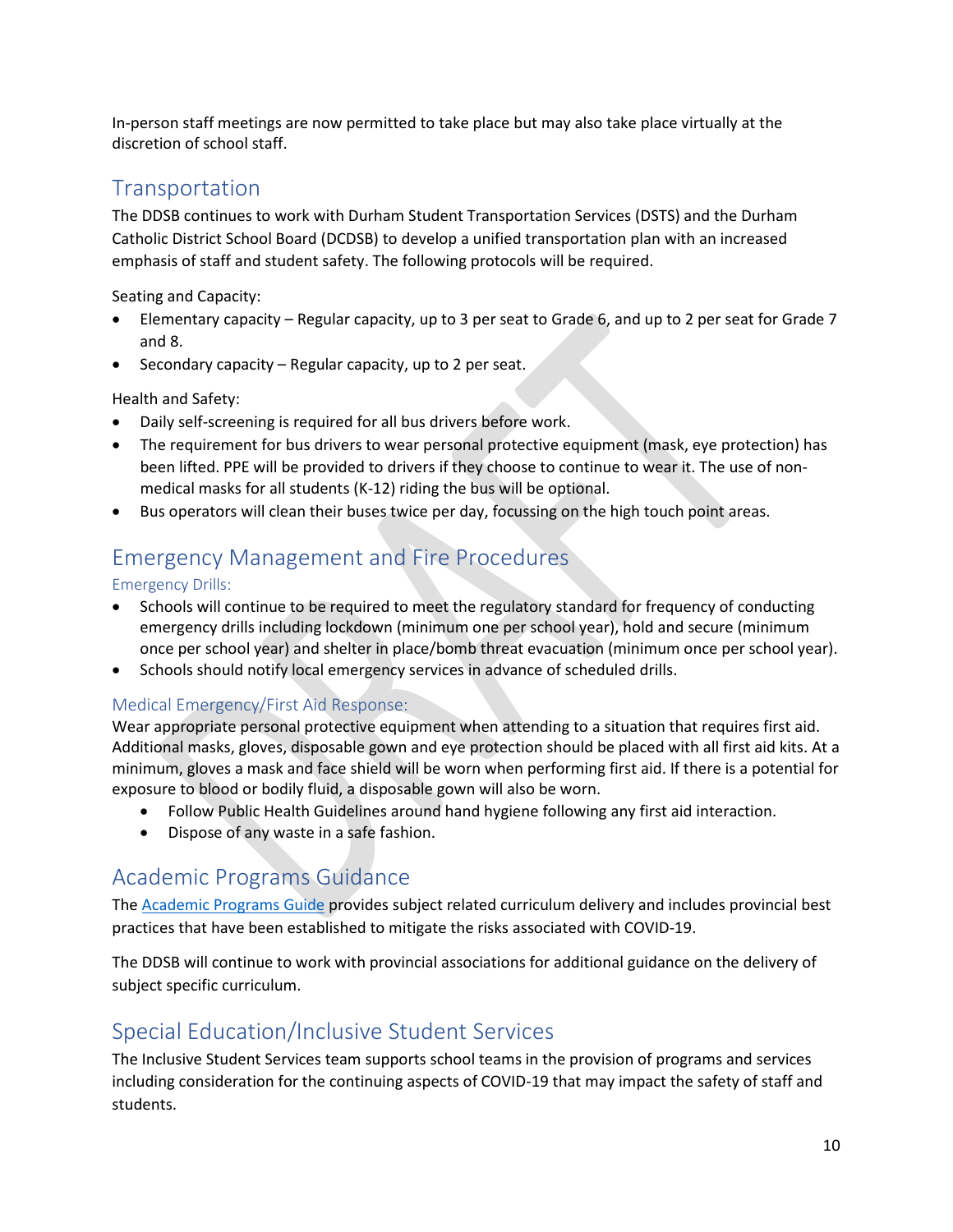#### <span id="page-11-0"></span>Student Services in Schools, Clinical Supports, and Community Partnerships

Inclusive Student Services (ISS) team members greatly value the way in which their services are embedded within the overall support provided to students, staff and families. Health and Safety considerations when Inclusive Student Services staff are on site in schools:

- Clinical spaces will be set up according to guidelines set out by Health and Safety, along with Facilities Services. These spaces are designated for the prioritization of clinical purposes 1) ISS team members; and 2) School Based Rehabilitative Services. Team members will be responsible for the coordination of access. School level responsibility is to ensure that spaces are not repurposed.
- Clinicians will be following protocols, such as those developed for assessment materials, to support the health of students and team members.
- Services continues to occur through a variety of formats including in-person/on-site and virtual services. Connection and consultation of format remains important. For example, parent/guardian preference for a virtual meeting.

• To ensure adherence to health protocols and clinical professional standards, many adaptations to our service model are being made to ensure safety for all with partners including, but not limited to: Grandview Children's Centre, Community Partners in Nursing, our Grove (Education Community Partnership Program) agency partners and many others.

• These protocols will be communicated directly to impacted schools and the families of children receiving these services.

#### Protocol: BMS

• As regular practice, planning at the school level, should have focus on tiers of response and staff responsibilities which have staff regularly assigned (e.g., permanent and LTO) to the school engaged in Behaviour Safety Plan program implementation/support to students presenting with risk of injurious behaviours, and supply staff assigned to other students.

• Guidance related to the Behaviour Management Safety (BMS) procedures has been reviewed provincially. The BMS Safety Procedures in which staff are trained must remain intact, as they are built upon essential principles that maintain student and staff safety. Health and Safety protocols must be used *adjunctively* to ensure appropriate precautions for mitigating the risk associated with COVID-19 exposure. In the event of physical contact and/or the use of containment, both the safety principles from BMS and the protocols from Health and Safety must work in tandem.

#### <span id="page-11-1"></span>Extra-curricular Activities

All limitations on extra-curricular activities have been lifted. This includes school clubs, non-sport activities, intramural and inter-school sports.

Spectators for afterschool inter-school competitions are permitted.

#### <span id="page-11-2"></span>Field Trips

Schools are encouraged to take a gradual approach to resuming field trips. As such, overnight field trips will be permitted, but students must remain within Canada. International travel will not be supported for the remainder of this school year.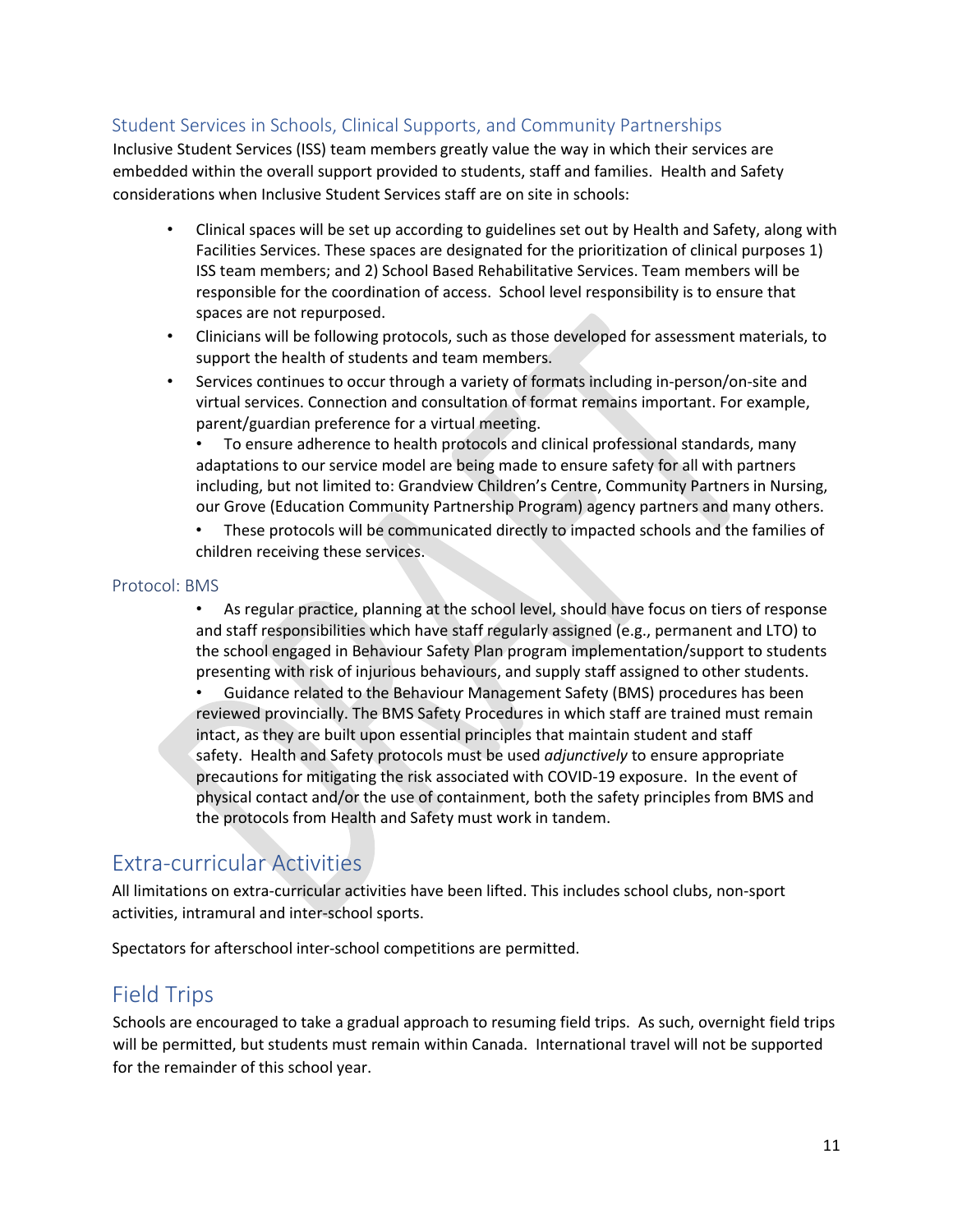# <span id="page-12-0"></span>Early Years: COVID-19 Guidance

#### The Kindergarten Program

The goal of this section is to support Kindergarten educators in creating and implementing a play-based Kindergarten program that continues to follow enhanced health and safety measures which include an increased focus on frequent hand hygiene, physical distancing where possible and the use of masks. Our goal is for Kindergarten programs to support the healthy development of all children by incorporating fundamental aspects of early years pedagogy and a return to programming that best supports the needs of all children while maintaining health and safety requirements.

#### Health and Safety

- The use of masks for kindergarten students while at school or on the bus is optional. Please refer to Use of Non-Medical Masks for Students section of this document additional information.
- Hand hygiene should take place frequently throughout the day, more so then just at typical times such as lunch, snacks and transitions.
- Use of shared materials (toys, art supplies, blocks, etc.) is permitted as long as regular hand hygiene is being practiced throughout the day.
- Sensory play is permitted as long as children are washing hands before/after use.
- Indoor sensory play such as sand and playdough must continue to be personal use only.
- Regular cleaning and disinfection of toys/sensory materials is required.
- Outdoor equipment is permitted to be shared between students; hand hygiene should be incorporated into the activity

#### Extended Day Kindergarten, Before and After School Programs and After School Recreation Programs

#### Enhanced Cleaning and Disinfection

Enhanced cleaning and disinfection protocols meet the current public health requirements and will continue.

Child Care will transition children outdoors in the morning for a minimum of 15 minutes to allow rooms to be cleaned. In the afternoon, child care will take the children outside for 30 minutes of outdoor play time (as detailed in the CCEYA), this will provide custodial staff and child care with time to wipe down surfaces and high touch points.

Shared space classrooms are encouraged to keep a cleaning and disinfecting log to track and demonstrate cleaning schedules.

All classrooms will be cleaned and disinfected in the evening to prepare for the next day.

#### Personal Protective Equipment (PPE) for Staff and Masking for Children

PPE for childcare staff and masking for children is optional. Please refer to Use of Non-Medical Masks for Students section of this document additional information.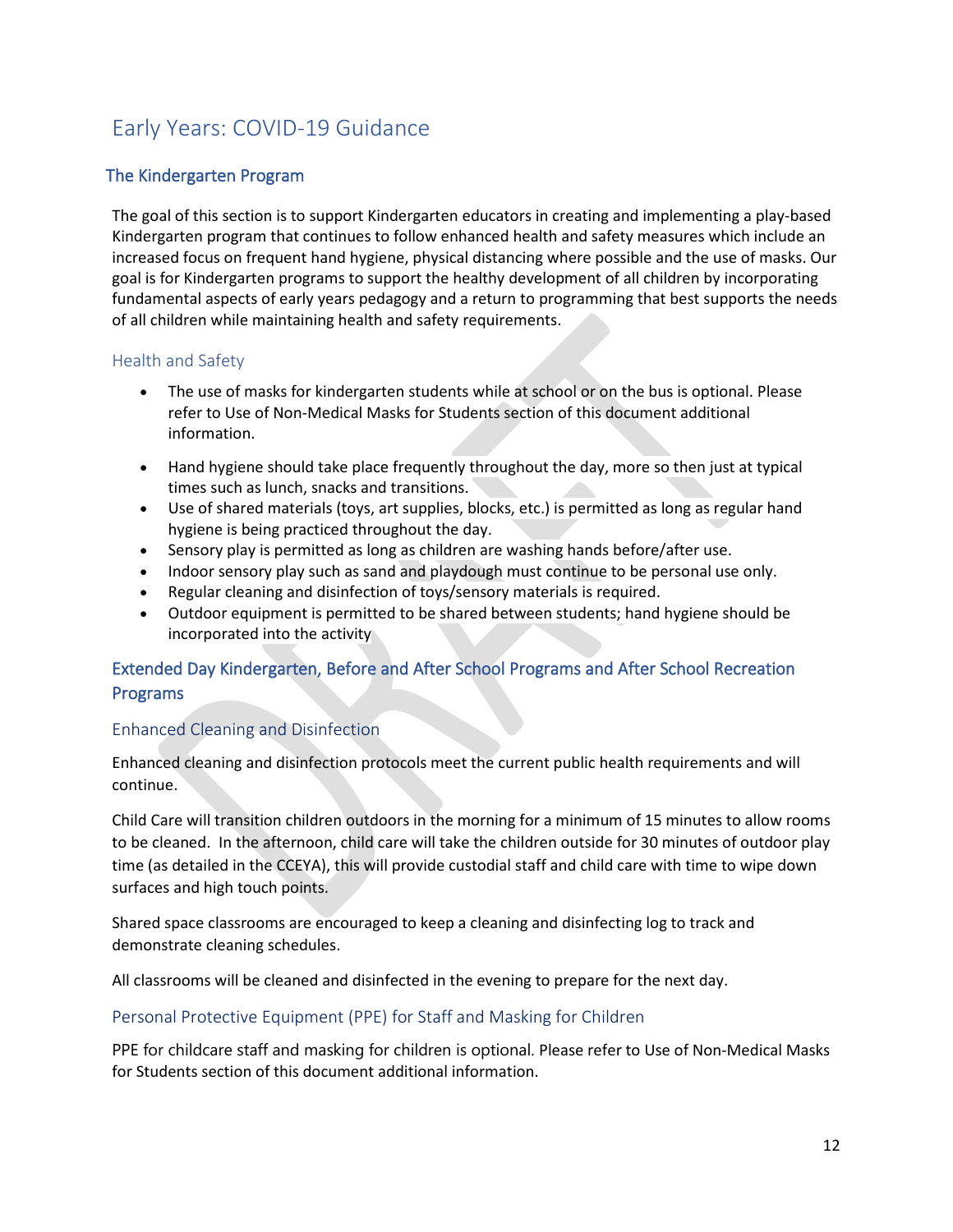#### Screening

All individuals including children attending before and after school programs will continue to self-screen each day before entering the program. Children who have screened for prior to entering the before and after school program would not need to re-screen for the core day program. Similarly, an individual that has screened prior to the before school program or core day program, would not need to re-screen for the after-school program.

#### Pick Up and Drop Off Procedures

As the limitation on visitors to schools has been lifted, parents may enter the school building to pick up their child(ren).

#### Illness Protocols

Any student or staff member that is symptomatic or has been advised to self-isolate will not be able to attend the program. If a child becomes symptomatic during the child care before and after school program, they are to be isolated in a separate room (where possible) and their families contacted to arrange pick-up. Children must be supervised at all times. The use of the space is to be communicated with school administrators and custodial staff to ensure the space is properly cleaned and disinfected. Please refer to Public Health protocols for further information on best practices when someone demonstrates symptoms of illness.

#### Food Preparation and Provision

All partners should follow regular food preparation guidelines. Family style meals are permitted to operate provided that food handlers use adequate food handling and safety procedures. Nutrition/third party food programs are permitted to operate. Proper hand hygiene needs to be practiced when staff are preparing food for all individuals before and after eating.

#### <span id="page-13-0"></span>Community Use of Schools

The DDSB is proceeding cautiously with allowing Community Use of Schools activities, currently permitting programs that directly support children and youth activities.